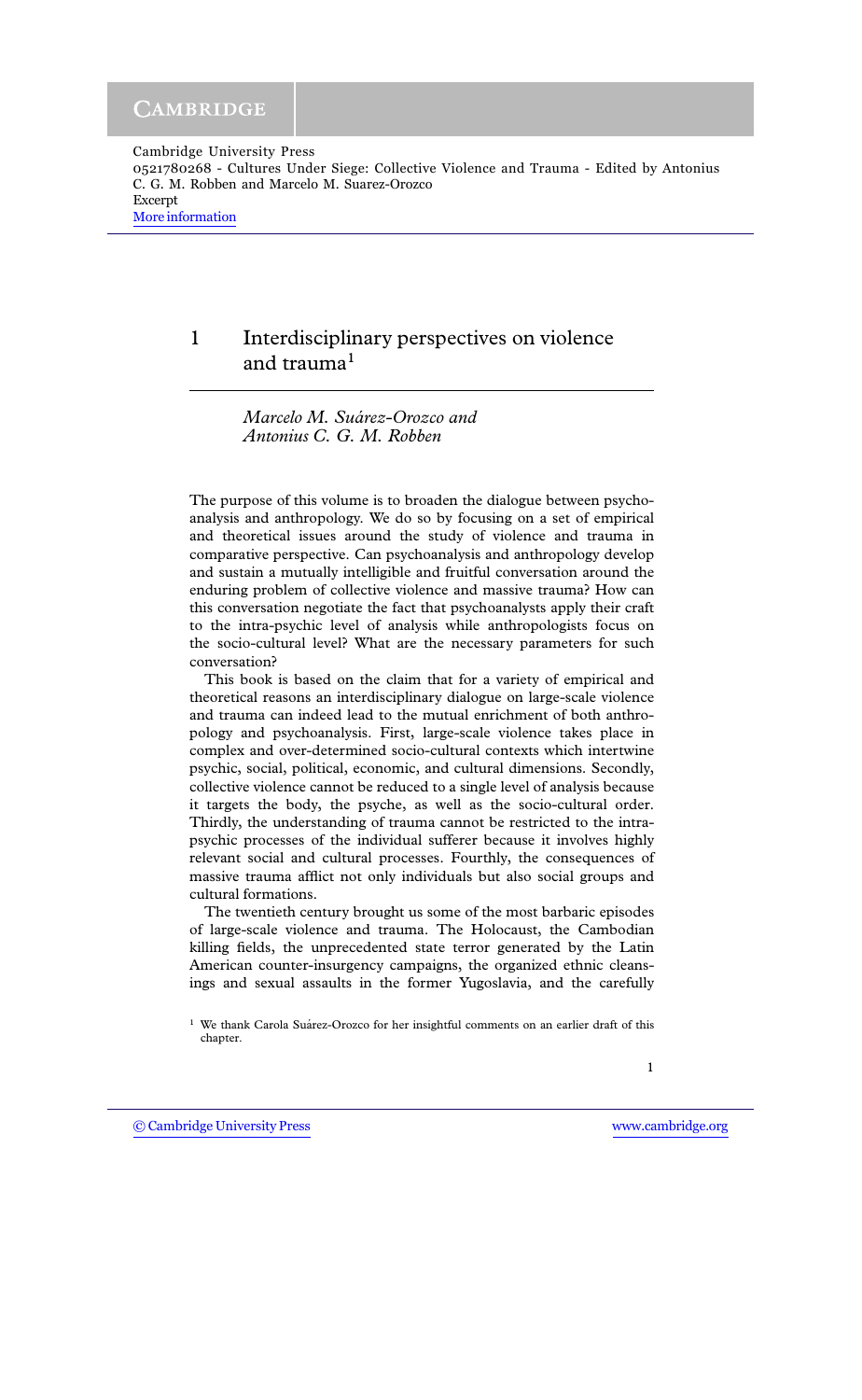0521780268 - Cultures Under Siege: Collective Violence and Trauma - Edited by Antonius C. G. M. Robben and Marcelo M. Suarez-Orozco

Excerpt [More information](http://www.cambridge.org/0521780268)

# 2 Interdisciplinary perspectives

orchestrated inter-ethnic bloodbaths in Rwanda and Burundi are recent examples. They suggest a unique and enduring human capacity for highly elaborate collective forms of violence and destructiveness which cannot be reduced simplistically to either 'natural' or 'cultural' causes.

This book does not engage the old-fashioned binary 'nature-nurture' polemic. The tired old claim that it is the nature of our genetic blueprint to be efficient killers is as irrelevant to the present effort as the counterclaim that to unlock the secrets of our darkness we must keep our gaze on social institutions and cultural formations – such as on genocidal 'cultural models' of eliminationist racism (Goldhagen 1996).<sup>2</sup> The reductionism of the first variety collapses under the weight of ideology, religion, ethnicity, gender, and class – cultural formations that chisel the human capacity for destruction into seemingly endless designs. The 'culturalists' in the nature-nurture coin often face the trap of circular reasoning as well as the formidable task of having to account for the overwhelmingly diverse sets of cultures and levels of social organization managing stunningly destructive feats (see Ingham 1996:196–221; Edgerton 1992). The space worth cultivating, we claim, is somewhere between those two analytical dead-ends.

Although aggression is hardly the monopoly of the human species, humans alone have developed the higher-order neocortical capacities – the very capacities that separate us from other species in the animal kingdom - for efficient, systematized, and over-determined acts of collective violence. In the eternal words of Freud, 'Man is a wolf to man. Who in the face of all his experience of life and of history will have the courage to dispute this assertion' (Freud 1930:111). In the more technical words of psychological anthropologist John Ingham:

Organized violence has occurred, and continues to occur, at every level of social complexity. Murder and feuding were frequent among hunter-gatherers, peoples sometimes thought to be relatively peaceful. Headhunting and murderous retribution against suspected sorcerers were common among horticultural societies. Many tribal societies were warlike. Most preindustrial states were militaristic, and some even ritualized their hegemony with human sacrifice. And wars between states and, increasingly, terrorism and ethnic violence are commonplaces in the modern world (Ingham 1996:196).

This volume examines a variety of manifestations of organized violence and massive trauma reflecting a commitment to interdisciplinary dialogue. How are cultural identities implicated in and reshaped by

<sup>&</sup>lt;sup>2</sup> Goldhagen, for example, in his best selling book reduces the Holocaust to German culture. He writes 'many Germans willingly brutalized and killed Jews and did so because they grew up in a culture where a virulent form of anti-Semitism was commonplace' (1996:38).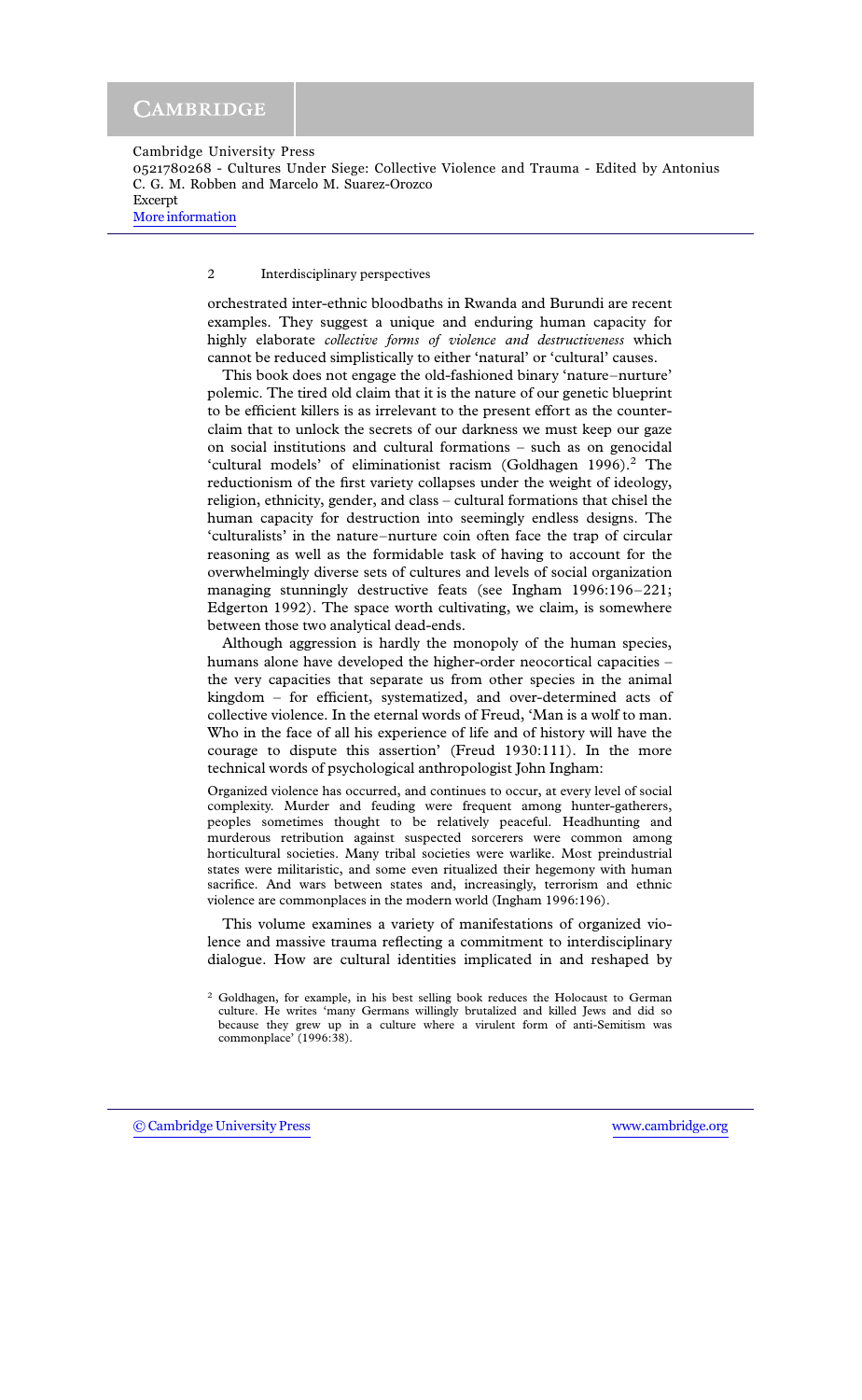0521780268 - Cultures Under Siege: Collective Violence and Trauma - Edited by Antonius C. G. M. Robben and Marcelo M. Suarez-Orozco

## Interdisciplinary perspectives 3

large-scale violence? How are collective violence and mourning encoded into cultural narratives and how are such narratives psychologically implicated in the transgenerational workings of trauma? How do second-generation survivors cope with the inherent 'radioactivity' of massive trauma? How are cultural formations, including symbols, folk models, and rituals mobilized to inscribe, resist, and heal trauma? What psychocultural processes are involved in children's responses to violence? How are gender differences played out in the sequelae of violence?

There is of course a history to the relationship between psychoanalysis and anthropology  $-$  a history that is too complex to summarize here (see Suárez-Orozco 1994). Many leading psychoanalysts since Freud have had enduring interests in cultural formations and the comparative record. Freud himself, for better or worse, read with great gusto the leading social theorists – including the proto-anthropologists of his day – and articulated various theoretical constructs on a variety of ethnographic matters – including totemism, magic, and ritual.

While previous interdisciplinary conversations between anthropology and psychoanalysis proved uneven – with dismal failures (remember the 'swaddling hypothesis'?) as well as exciting developments (such as the Linton–Kardiner seminar at Columbia) – the dialogue has been rather focused on a handful of themes. Ubiquitous among them have been (1) the debate over the Oedipus complex; (2) the relationships between the cultural patterning of childrearing, personality, and social institutions; and (3) culture and mental illness. While a number of prominent psychological anthropologists have worked on issues of aggression (see, inter alia, Hallowell 1940; Kluckhohn 1962; Spiro 1978; and Edgerton 1997 and 1992) our objective is to expand the dialogue systematically to include issues of large-scale violence and trauma.

Why be interdisciplinary? Interdisciplinary efforts interrupt the takenfor-granted practices that can bureaucratize disciplinary work. Interdisciplinary work imposes certain mutual calibrations of theoretical models, methodological strategies, and analytic perspectives. By definition interdisciplinary work subverts the reductionistic impulses common to many disciplinary enterprises. Furthermore, the different professional practices of anthropologists and psychoanalysts have direct effects on the interdisciplinary study of violence and trauma, which should be mined for the enrichment of both disciplines.

As in other fields of inquiry in the human sciences, some observers among them victims of massive trauma - have questioned the validity of any outsider's analytical perspectives - let alone interdisciplinary efforts. These observers have argued that only 'first-hand' experience can lead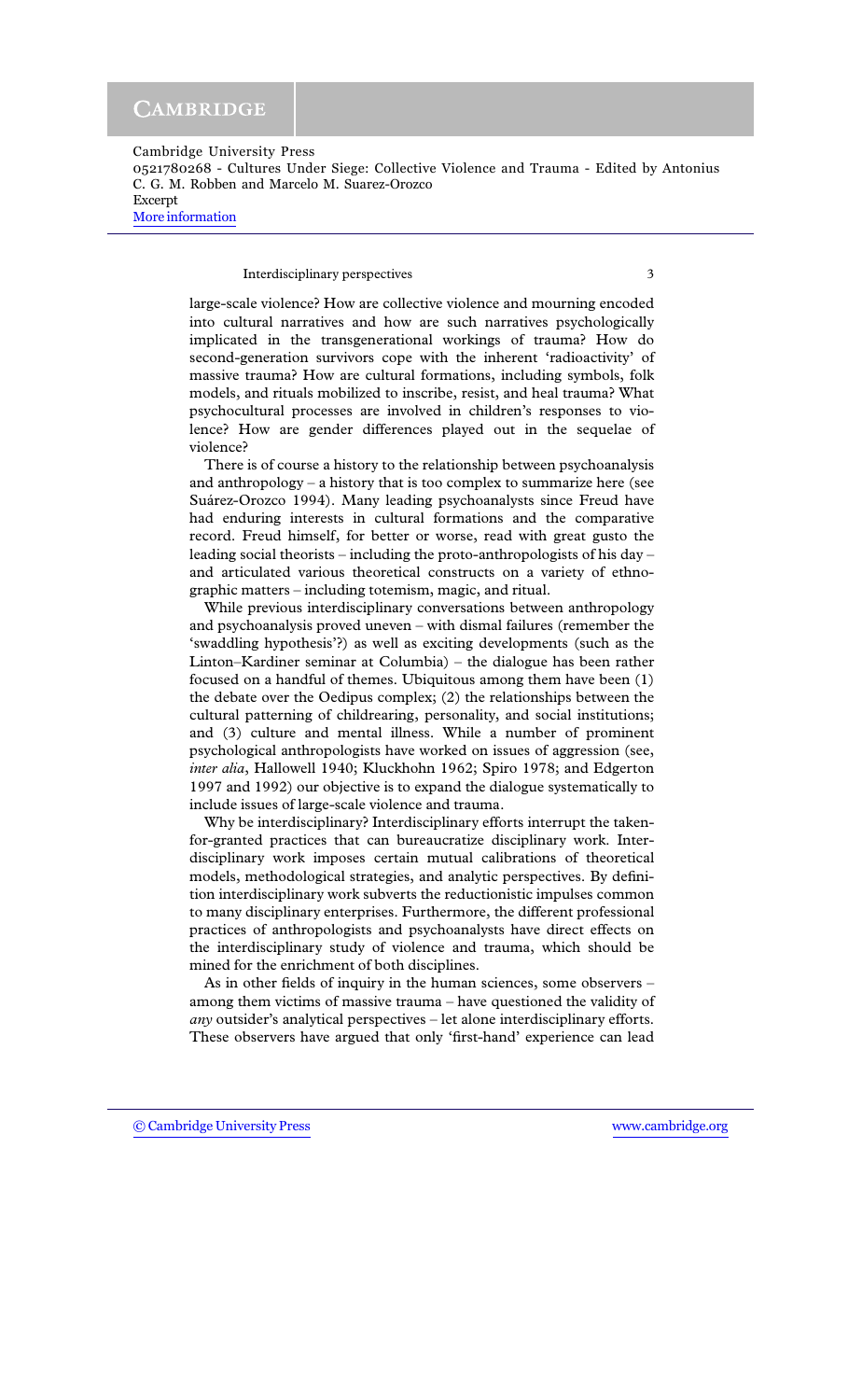0521780268 - Cultures Under Siege: Collective Violence and Trauma - Edited by Antonius C. G. M. Robben and Marcelo M. Suarez-Orozco

# 4 Interdisciplinary perspectives

to authentic knowledge. While from the vantage point of the late twentieth century most social scientists are well aware of the problem of positionality in scholarship of this sort, we make a plea for the complementary significance that is a *sine qua non* of interdisciplinary work. We therefore reject mono-causal explanations and advocate the use of processual, multi-levelled approaches grounded in solid understandings of the inner psychic processes as well as the social and cultural contexts of large-scale violence and trauma (Mays et al. 1998; see also De Vos and Suárez-Orozco 1990).

In the next section, we examine the ways in which trauma and violence have been conceptual meeting grounds for earlier generations of anthropologists and psychoanalysts. This is not intended to be an exhaustive review of interdisciplinary approaches to large-scale violence and massive trauma. Rather, it serves to place the chapters in this book in a genealogical conceptual history.

The historical development of the concept of massive trauma from 'shell shock' to 'post-traumatic stress disorder' reveals remarkable periods of cross-fertilization between the disciplines of anthropology and psychoanalysis. There have also been moments of considerable distancing, mutual neglect, and basic distrust.

We hope to demonstrate how several path-breaking concepts such as those emerging from studies of the Holocaust can be applied to the interpretation of large-scale violence and massive trauma in other societies. The work on second-generation Holocaust survivors is particularly important for a theoretical understanding of one of the fundamental problems in the study of trauma: its transgenerational transmission from parents to children to grandchildren. We highlight the social practices and cultural models that are relevant to the understanding of such transgenerational processes.

After examining some of the critical contributions to the study of trauma, we turn to the study of large-scale violence. Our point of departure is Freud's complex, multi-faceted, and often contradictory explanations of human aggression and violence. The Freud of Civilization and Its Discontents presents a somewhat different hypothesis on human aggression and violence than the Freud of Beyond the Pleasure Principle. Much of his work of course has been superseded by more sophisticated psychoanalytic interpretations and falsified by superior ethnographic knowledge. Nevertheless, Freud's ideas deserve attention because they have inspired many students of violence and trauma. We then proceed with a critical appraisal of various disparate psychoanalytic interpretations of aggression and violence – from Melanie Klein's innate theories of aggression to Erich Fromm's interdisciplinary approach to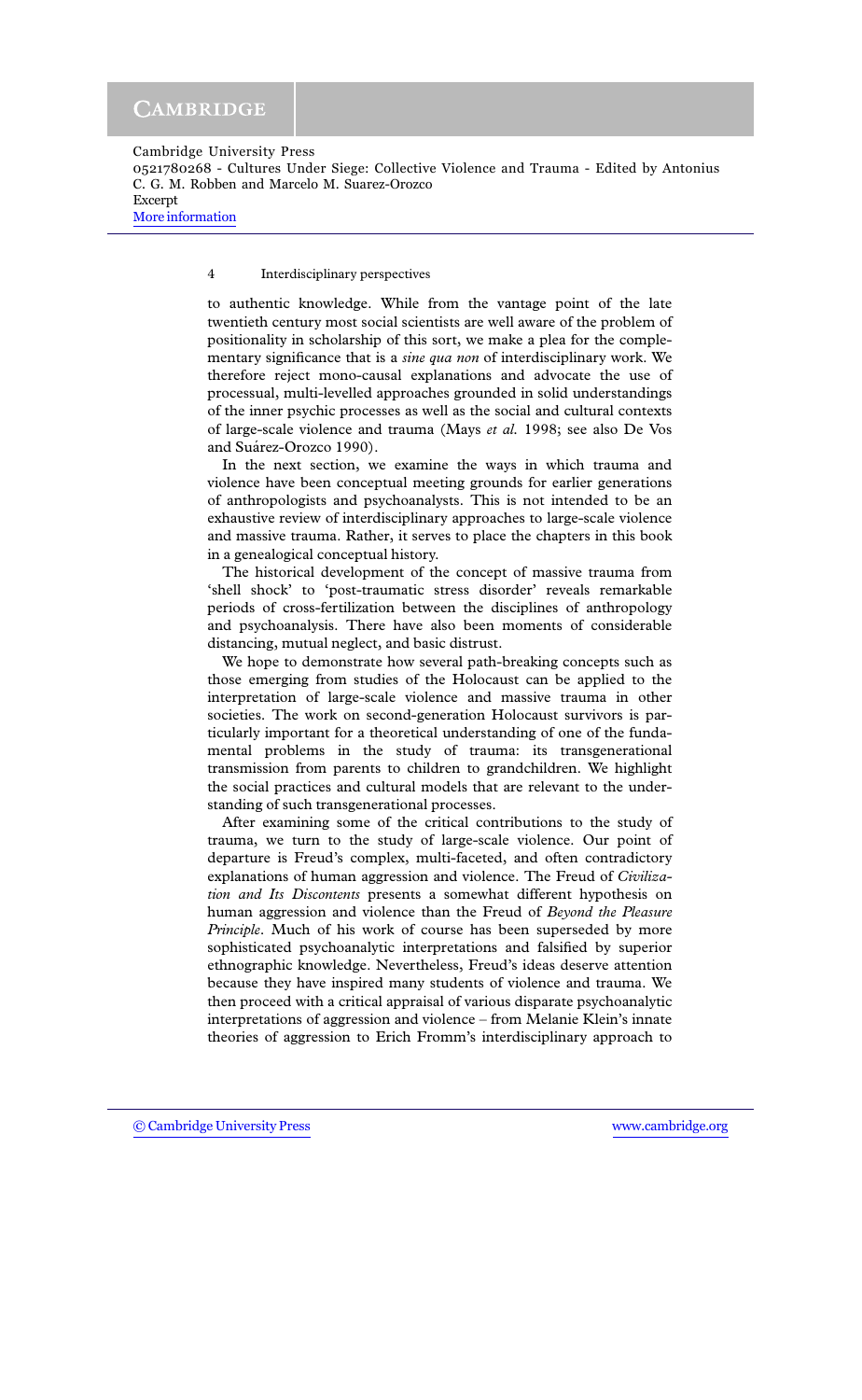0521780268 - Cultures Under Siege: Collective Violence and Trauma - Edited by Antonius C. G. M. Robben and Marcelo M. Suarez-Orozco

Excerpt [More information](http://www.cambridge.org/0521780268)

## Interdisciplinary perspectives 5

human destructiveness. We critique these works on empirical and theoretical grounds. Next, we discuss some more recent psychoanalytic ideas about the 'reactive' nature of human aggression. These ideas require still further theoretical development in the area of violence and trauma, but are promising new avenues of inquiry which find an implicit resonance in anthropological studies.

The chapters in this volume are organized into two parts. Part I addresses the management of collective trauma. Part II discusses cultural responses to collective trauma. The chapters in this book suggest that social violence continues to pursue its victims long after the slaughter ends and the peace treaties are signed. The work of Robben, Gampel, Apfel and Simon, Luhrmann, de Levita, and Volkan and Itzkowitz examine the various ways violence continues to shape the inner, interpersonal, and socio-cultural worlds of victims and their children. And because social violence always aims at a multiplicity of fields it, in turn, generates multiple sequelae. On the physical and psychic level, the work of healing most often includes some effort to restore some semblance of basic trust. The data in this book suggest that this work is quite complex, open-ended, and far from always successful. While the work of de Levita and Apfel and Simon suggest that massively traumatized children may, under certain conditions, make significant progress, the transgenerational data (see Gampel) suggest a cautious interpretation of long-term outcomes.

Luhrmann, Ewing, and C. Suárez-Orozco suggest that, on the sociocultural level, the work of healing also involves the issue of 'basic trust' – this time reconstructing trust in the social institutions and cultural practices that structure experience and give meaning to human lives. Large-scale violence and massive trauma disintegrate trust in the social structures that make human life possible. Institutional acknowledgment - in the form of 'truth' commissions and reparations (monetary and symbolic) – and justice – in the form of trials of perpetrators – can begin partially to restore the symbolic order that is another casualty of the work of violence.

This volume does not draw a firm line between what might be called 'hard' violence (physical) and 'soft' violence (symbolic or psychological). Like the lines in many maps, such division would be artificial, arbitrary, and even dangerous. Physical violence may be easier to identify, name, and quantify than psychic or symbolic violence. We can always do a body count, discern patterns in the amputation of limbs, or explore a torturer's agenda by the marks he leaves in his victim's body. On the other hand, the workings of psychic and symbolic violence are often more elusive but may be equally devastating in the long run.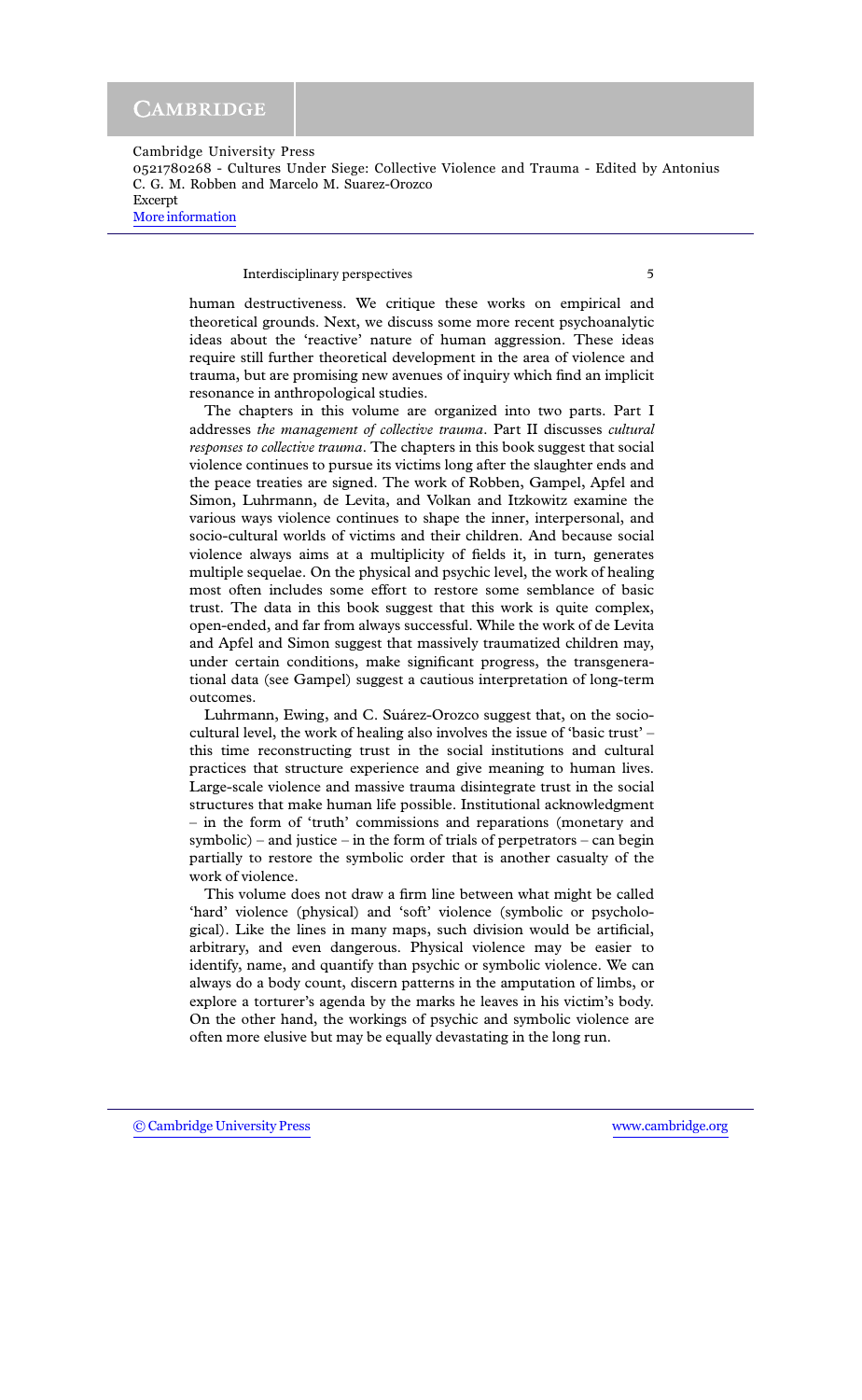0521780268 - Cultures Under Siege: Collective Violence and Trauma - Edited by Antonius C. G. M. Robben and Marcelo M. Suarez-Orozco Excerpt

[More information](http://www.cambridge.org/0521780268)

6 Interdisciplinary perspectives

# Towards an interdisciplinary dialogue on violence and trauma

Why have entire nations collapsed and consumed themselves with hatred and destructiveness? How are we, at the start of the twenty-first century, to think about the recurrence of rape camps, torture camps, and ethnic camps? Just what  $i$  the answer to Einstein's famous question: 'Is there a way to liberate mankind from the doom of war?' (Einstein 1978:1)? In the last decades of the twentieth century we have witnessed the resurgence of systematized torture, forced disappearances, group rapes, and ethnic massacres and 'cleansings' as organized practices for dealing with historical and cultural *chagrins*, political dissent, ideological orthodoxy, and ethnic and gender difference.<sup>3</sup> Interdisciplinary explora-

 $3$  Systems of organized violence are anchored in various ideological structures. We use the term 'ideology' to refer to the 'doctrines, opinions, or ways of thinking of an individual or class' (Webster 1983:902). Ideologies of hatred and terror may include pseudoscientific notions of biological inferiority and fear of pollution (Nazism).

Some recent ideologies of hatred have developed intertwining pseudo-sociological notions of 'cultural inferiority' (the new anti-immigration and racist movements in Europe and the US), or ethnic incompatibility and hatred (such as in the former Yugoslavia and in the Hutu–Tutsi case). Neo-nazi anti-immigrant groups in Europe share a cultural narcissism: there is a fear that somehow the foreigners will pollute and injure Europe's 'culture' (language, mores, way of life). The logic of pollution remains but no longer based on pseudo-biological arguments. Ideologies of hatred leading to massive social violence have fixated on historical fictions of lost privilege, or cultural narcissistic injuries (Germany after Versailles; the Greek–Turkish disputes explored by Volkan and Itzkowitz; the suicide bombers described by Apfel and Simon). A great deal of ideological hatred has been grounded on deadly political obsessions over orthodoxy (Stalinism, Pol Pot, and various recent anti-Communist regimes in Latin America). Religious scripts have fed ideologies of hatred (the Jews as Christ-killers). If rage in loss, endangerment, and mourning offers the psychological framework to systematized violence, ideology offers it an intellectual and moral framework.

Organized systems of terror always are guided by an intellectual framework. The Nazis operated with European fantasies of biological superiority by claiming a link to the Aryans, the upper caste conquerors of the Indic subcontinent. They updated and refined ancient European hatred of the Jews ('the Christ-killers': Fromm 1973:305) with pseudo-scientific claims of superiority. Biological purity had to be guarded by eliminating biologically inferior groups.

In the recent Argentine 'dirty war' (see Robben, in this volume), the so-called 'Doctrine of National Security' gave the Generals an intellectual framework for their actions. The anti-communist ideology of the Cold War offered the theoretical framework that led to the creation of a state-operated Dantesque machinery of illegal kidnappings and torture, and the deaths of thousands of innocent non-combatants.

Ideological frameworks may be laced with messianic fantasies and harsh moralistic dictates: the end of our way of life is near, everything must be done to prevent this. Sagan's (1988) notion of the 'corrupt superego' is particularly relevant here: in a terrorist system it is the corrupt superego that dictates that a group must be eliminated in the name of a grand cause.

During the Cold War, communism and anti-communism served as powerful ideologies for the organization of hatred and for structuring violence. Paradoxically, the terror of a nuclear holocaust served as an effective force to keep in check hatreds based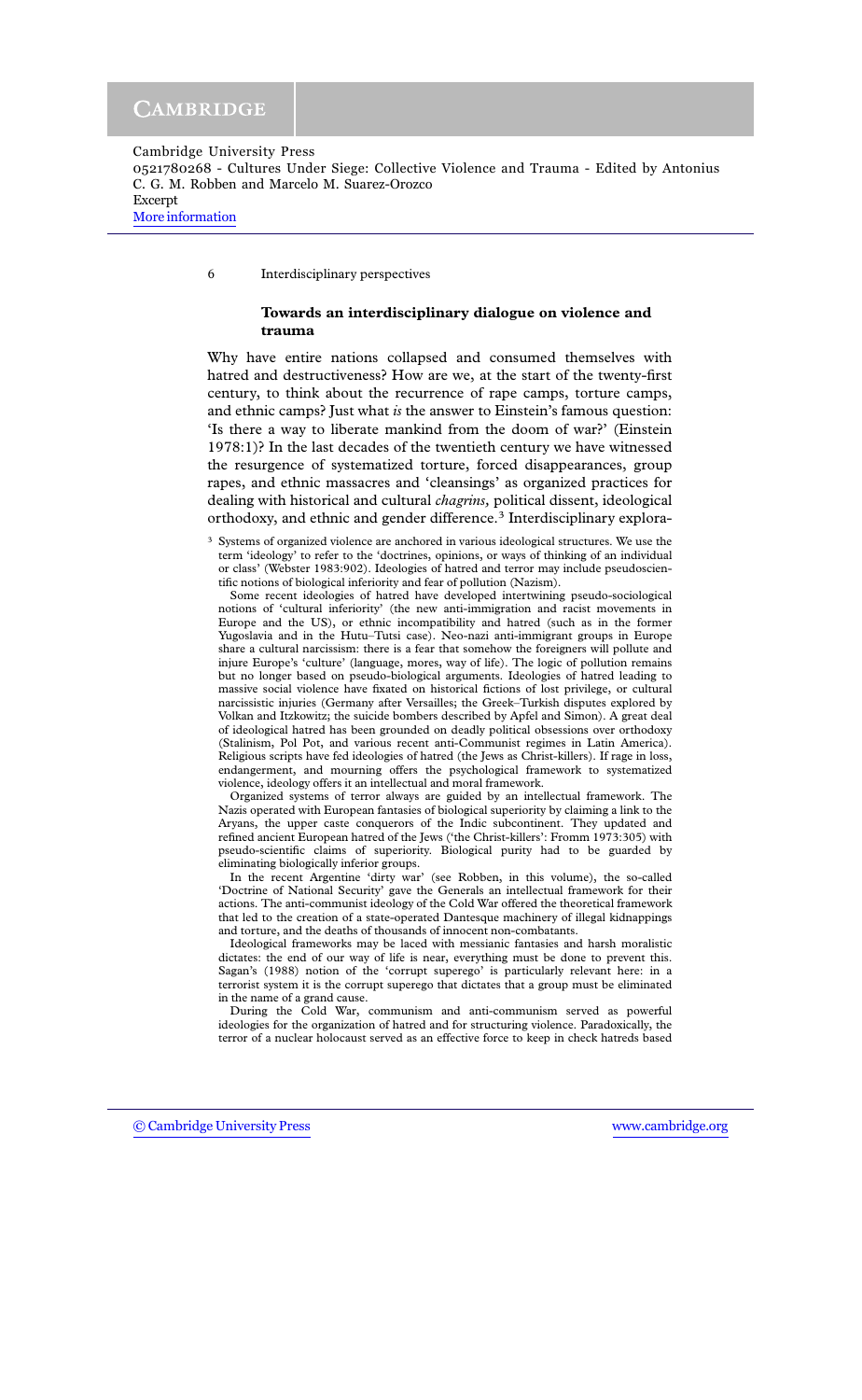0521780268 - Cultures Under Siege: Collective Violence and Trauma - Edited by Antonius C. G. M. Robben and Marcelo M. Suarez-Orozco Excerpt

[More information](http://www.cambridge.org/0521780268)

#### Interdisciplinary perspectives 7

tions of psychological, social, and cultural frameworks can generate important answers to such unsettling questions.

How can we do analytical justice to collective violence and trauma, without unduly distorting the shattering experiences of the victims? Is Elie Wiesel right when he argues: 'The truth of Auschwitz remains hidden in its ashes. Only those who lived it in their flesh and in their minds can possibly transform their experience into knowledge. Others, despite their best intentions, can never do so' (Wiesel 1990:166)? Are we condemned to succumb to the executioner's victory over truth, understanding, and imagination? Is, paraphrasing Adorno's famous words, to write social science after Auschwitz barbaric? How can we create a space where the urgency for action and the necessity to inscribe and understand do not overwhelm each other?

While Adorno's warning does not preclude the scientific analysis of genocide, mass extermination, and large-scale violence, it does highlight the unbridgeable gap between the theoretical models at our disposal and the unfathomable depths of human suffering. On the other hand, Raul Hilberg, in his monumental three-volume The Destruction of the European Jews, has argued that, although the suffering is unique to each individual, the testimonies of many survivors are indeed remarkably similar. Hilberg's claim  $-$  a claim we share  $-$  is that the professional duty of the social scientist is to analyze those patterns and attempt to (re)construct the past, without pretending to have grasped the horror in its myriad manifestations (Hilberg 1988). Furthermore, victims, perpetrators, eyewitnesses, writers, and scientists alike are all condemned to the restrictions of representation. Understanding surely depends on which events are remembered, how these memories are given form, and through which perspective they are analyzed (Young  $1988:1-3$ ).

Perhaps the most serious paradox we face is an awareness that massive trauma is in important ways inherently incomprehensible. Cathy Caruth (1995, 1996) has wisely argued that traumatic events are by definition incomprehensible because partial forgetting is a defining characteristic of trauma. This inability of the traumatized to recover fully the traumatic event, and the failure to integrate the 'uncanny' experiences into consciousness (see also Gampel, in this volume), may be logically extended into literature and science. The refusal to force the inexplicable into interpretational schemata and, instead, to bear witness, to listen, and to allow testimony to unfold itself with all its contra-

on religious and ethnic differences. With the demise of the Soviet Union as a viable political project, and with the collapse of the Soviet Union as a broker in the balance of nuclear terror, ideologies of hatred are once again thriving along cultural, religious, and ethnic lines.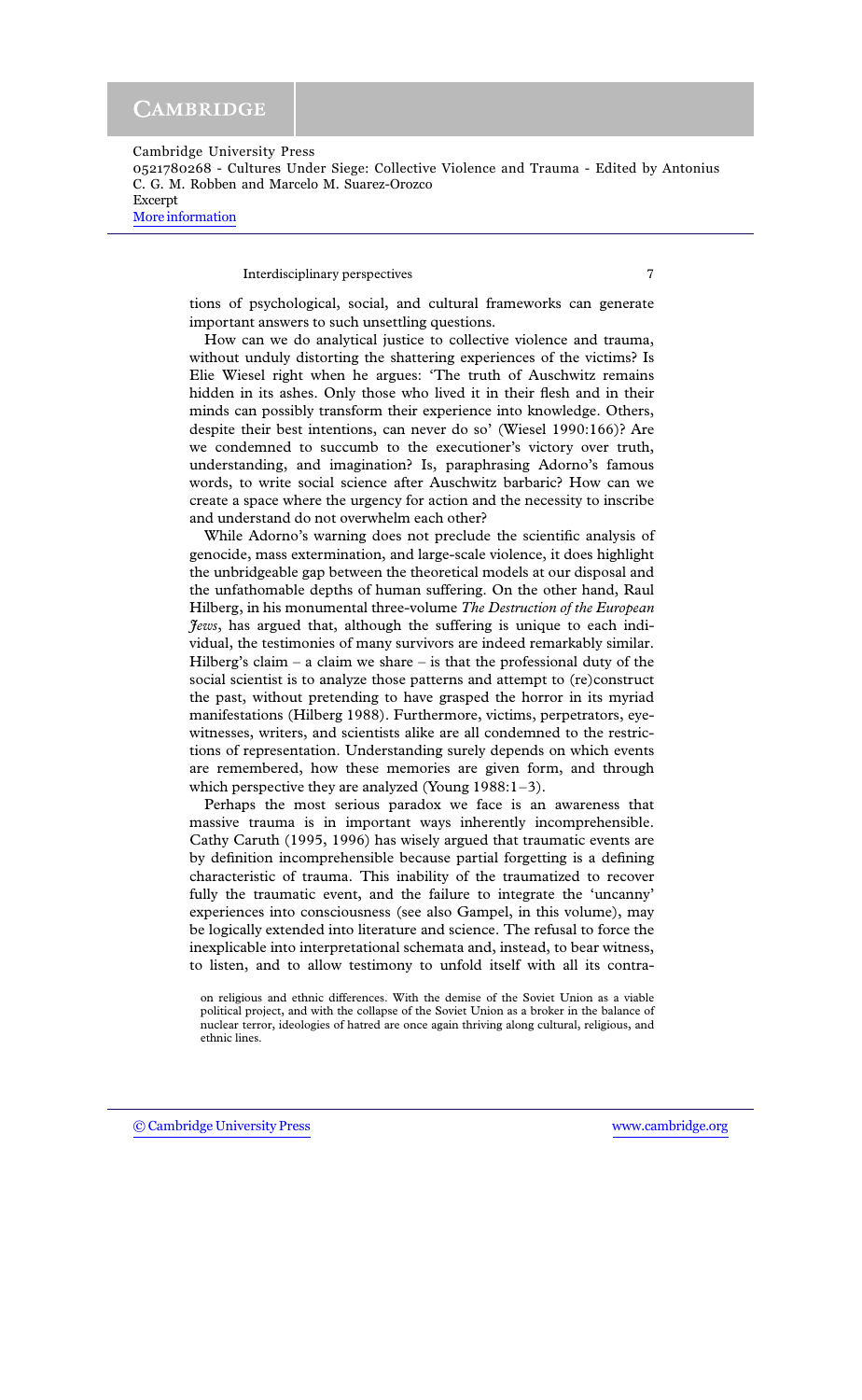0521780268 - Cultures Under Siege: Collective Violence and Trauma - Edited by Antonius C. G. M. Robben and Marcelo M. Suarez-Orozco

## 8 Interdisciplinary perspectives

dictions and enigmas, is an alternative way of communicating massive trauma to the world. $^4$ 

The essays included in this volume share a vision that the complexities of large-scale violence and trauma - their origins, structures, and consequences - are best approached from interdisciplinary and multilayered perspectives. Although psychodynamic variables, such as narcissistic injury and pathological mourning, may be critical for understanding violence, it is unwise to underestimate the role of social, economic, and institutional factors in organizing the human capacity for destructiveness into powerful cultural forms.<sup>5</sup> Reducing organized violence to the 'death instinct', or to group frustration leading to

- <sup>4</sup> See Felman and Laub (1992) on the affective and epistemological difficulties of bearing witness to testimonies of massive trauma.
- <sup>5</sup> We must keep in mind the economic foundations of violence. Economic forces may be a powerful instigator of social violence. Certainly, terror often yields significant wealth. The lavish lifestyle of the Nazis and the shady dealings of Swiss World War Two bankers come to mind.

A number of scholars have been interested in outlining the economic motives behind systems of violence. Chomsky, for example, has pointed out the extraordinary gains often associated with social violence and domination. Chomsky has claimed that a principal mission of US diplomacy has been to guarantee a steady flow of natural resources and a favourable business and investment climate in the Third World. Preferably, these goals are achieved in a democratic climate. However, if state terror and dictatorial rule are needed to secure US interests, then so be it (1993:30). Chomsky argues that: 'In the post-World War II era, the US has been the global enforcer, guaranteeing the interests of privilege. It has, therefore, compiled an impressive record of aggression, international terrorism, slaughter, torture, chemical and bacteriological warfare, [and] human rights abuses of every imaginable variety' (Chomsky 1993:31). For Chomsky economic greed is a most powerful force for human destructiveness.

Taussig (1987) has likewise highlighted some of the economic foundations of violence. Taussig explored the terror which flourished in the Anglo-Peruvian rubber plantations in the Putumayo districts of southwestern Colombia at the turn of the century. Taussig relates terror to the political economy of the colonial 'encounter' (crush might be a more appropriate word) between 'capitalism' and what Taussig calls (others reject his claims) 'pre-capitalist' forms of production. Terror, Taussig argues, was employed to 'recruit' the Indians through debt, into an economic system of commodity fetishism which they resisted as foreign to their hearts. According to Taussig, the capitalist process of ever expanding commodification is so destructive and inhuman that a 'culture of terror' emerged where torture and other obscene rituals of depreciation became the idiom mediating the clash of two worlds in the colonial enterprise. The violence in the Putumayo was, according to Taussig, only a local version of a global movement. Terror is inevitable in the 'global stage of development of the commodity fetish; think also of the Congo with its rubber and ivory, of the enslavement of the Yaquis for the sisal plantations of the Yucatan in Mexico, of the genocidal bloodletting in tragic Patagonia all around the same time' (Taussig 1987:129).

There are, of course, some limitations to an economic approach to social violence. Reducing organized violence to economic motive tends to ignore the vastly irrational and counter-productive (from a cost-benefit perspective) aspects of terror. It has been noted, for example, that the energy and resources the Germans devoted to the Holocaust may have indeed fatally weakened their war effort against the allies.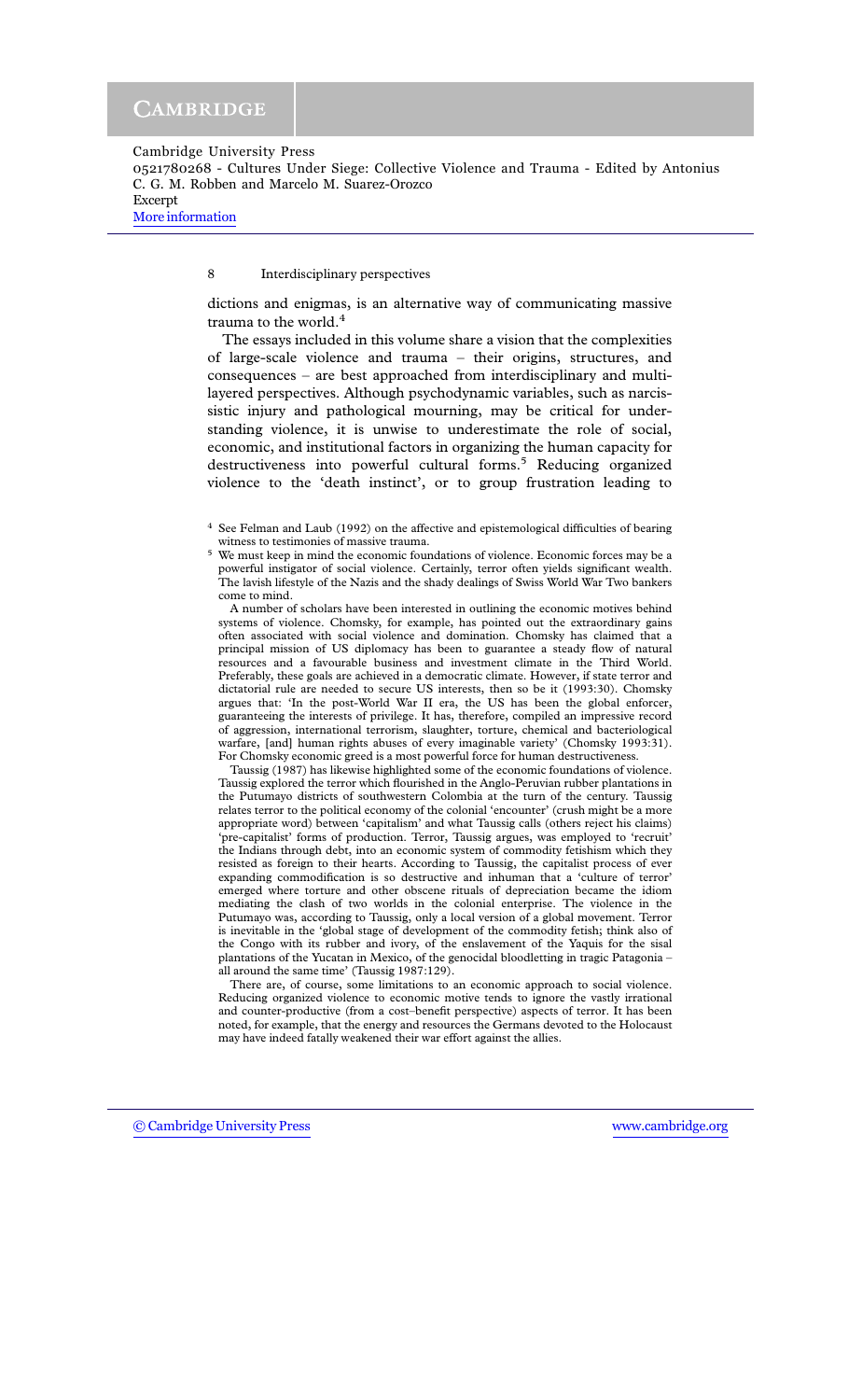0521780268 - Cultures Under Siege: Collective Violence and Trauma - Edited by Antonius C. G. M. Robben and Marcelo M. Suarez-Orozco Excerpt

# Interdisciplinary perspectives 9

aggression, simply neglects the axiomatic fact that it is only in the context of over-determined socio-cultural climates that violence becomes organized and evolves into death camps, rape camps, and torture camps. $^6$ 

The questions we ask in our conversations avoid 'silver bullets', single origins, and mechanistic causation. None of the authors involved in this volume believes in a single explanation or a single origin of human

 $6$  As Apfel and Simon explore in their chapter, social institutions provide the tools, the know-how, and the psychological support for the conduction of systematic atrocities. There is a 'bureaucracy of terror' required to build and operate concentration camps, rape camps, and torture camps. Such institutions might be special units like the SS, death squads such as in El Salvador and South Africa, military schools such as the ESMA in Argentina (see Robben, in this volume; CONADEP 1984; Timerman 1981), and so forth. The Nazis counted on the efficient participation of talented German engineers to construct their monstrous death apparatus. These were men who were 'concerned with improving the performance of the equipment they modified for the purpose demanded by their Government: rapid and efficient cremation of human beings killed in gas chambers' (Fleming 1993:19).

Professional torturers, camp guards, and suicide bombers are not born but made (see Apfel and Simon, in this volume; see also Waller 1993:34-7). Social psychologists have made significant contributions to the psychology of the implementation of terror. Studies by Milgram (1974) on 'obedience to authority', by Zimbardo (1972) on imprisonment, and by Staub (1989) on 'learned disinhibition', reveal how under certain conditions of institutional authority and rigid hierarchy it seems frightfully easy to order individuals to commit atrocious acts.

Torturers, death squad members, and suicide bombers typically work in teams. They go to instruction camps where they learn who the enemy is and how to destroy it. Many US observers were shocked that 'almost three quarters of the Salvadorean officers accused in seven other massacres [in addition to the massacre of the six Jesuit priests at the Central American University] were trained by the Fort Benning school' (Waller 1993:34). Also known as the 'School for Dictators', the School of the Americas at Fort Benning in Georgia has 'trained more than 56,000 Latin soldiers in combat and counterinsurgency skills' (Waller 1993:34). Some of the School's most notorious graduates include Manuel Noriega (class of '65 and '67), the Panamanian generalturned-drug-trafficker; Leopoldo Galtieri (class of '46), an Argentine 'dirty warrior', and architect of the disastrous invasion of the Malvinas/Falklands Islands; and Roberto D'Aubuisson, the reported intellectual father of the Salvadorean death squads (Waller 1993:34).

Institutions of terror provide not only the technical support but also the *psychological* support required to conduct organized terror. Members of such institutions must develop a sense of righteousness about their cause. There is a sense of brotherhood sealed by the blood spilled together. New members may be sent for special assignments (tortures, massacres, etc.) to gain entry into the group. These groups may be sealed off from other groups with less brutal tasks. There is a sense of common purpose and destiny. Nongroup members may be seen as inferior, weak, or lacking the courage required to accomplish the momentous crusade.

According to some scholars, institutions of terror play an essential role in generating forms of power (see Scarry 1985; Taussig 1992). Elaine Scarry (1985) in her book on torture and war has argued that the terror manufactured in state-operated torture rooms is critical to creating forms of state power. The electricity discharged through cattleprods in the torture chambers 'generates' much of the power in highly unstable regimes. The Salvadorean death squads and torture chambers working under the control of the armed forces (see Waller 1993) seemed to be busiest when the regime was being critically challenged by the insurgency.